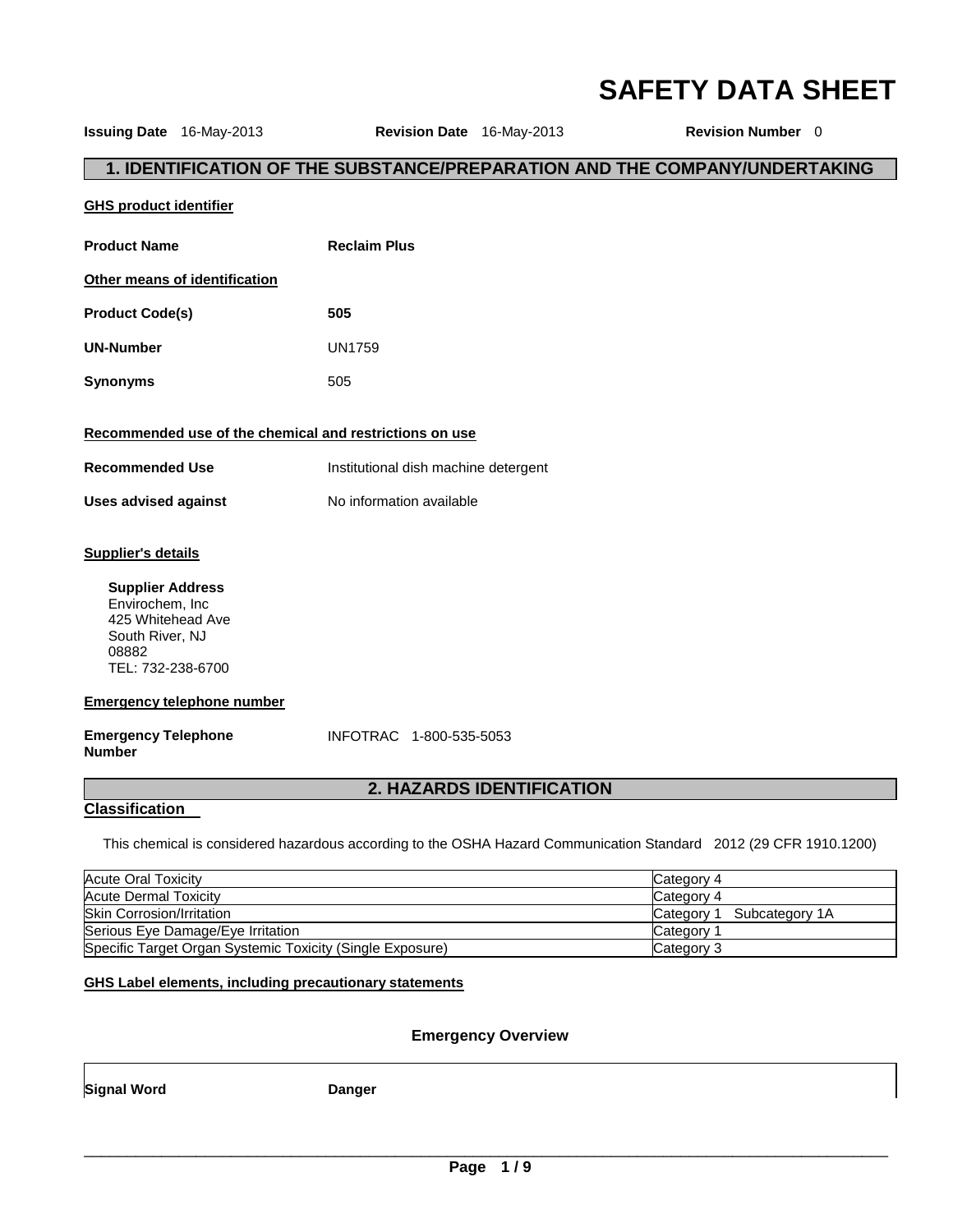

#### **Precautionary Statements**

#### **Prevention**

- Wear protective gloves/protective clothing/eye protection/face protection
- Wash face, hands and any exposed skin thoroughly after handling
- Do not eat, drink or smoke when using this product
- Do not breathe dust/fume/gas/mist/vapors/spray
- Use only outdoors or in a well-ventilated area

#### **General Advice**

• Immediately call a POISON CENTER or doctor/physician

#### **Eyes**

• IF IN EYES: Rinse cautiously with water for several minutes. Remove contact lenses, if present and easy to do. Continue rinsing

• Immediately call a POISON CENTER or doctor/physician.

#### **Skin**

- Call a POISON CENTER or doctor/physician if you feel unwell
- Wash contaminated clothing before reuse
- IF ON SKIN (or hair): Take off immediately all contaminated clothing. Rinse skin with water/shower.

#### **Inhalation**

- IF INHALED: Remove victim to fresh air and keep at rest in a position comfortable for breathing
- Call a POISON CENTER or doctor/physician if you feel unwell

#### **Ingestion**

- IF SWALLOWED: Call a POISON CENTER or doctor/physician if you feel unwell
- Rinse mouth
- Do NOT induce vomiting

#### **Storage**

- Store locked up
- Store in a well-ventilated place. Keep container tightly closed

#### **Disposal**

• Dispose of contents/container to an approved waste disposal plant.

# **Hazard Not Otherwise Classified (HNOC)**

Not applicable

**Other information** 

No information available.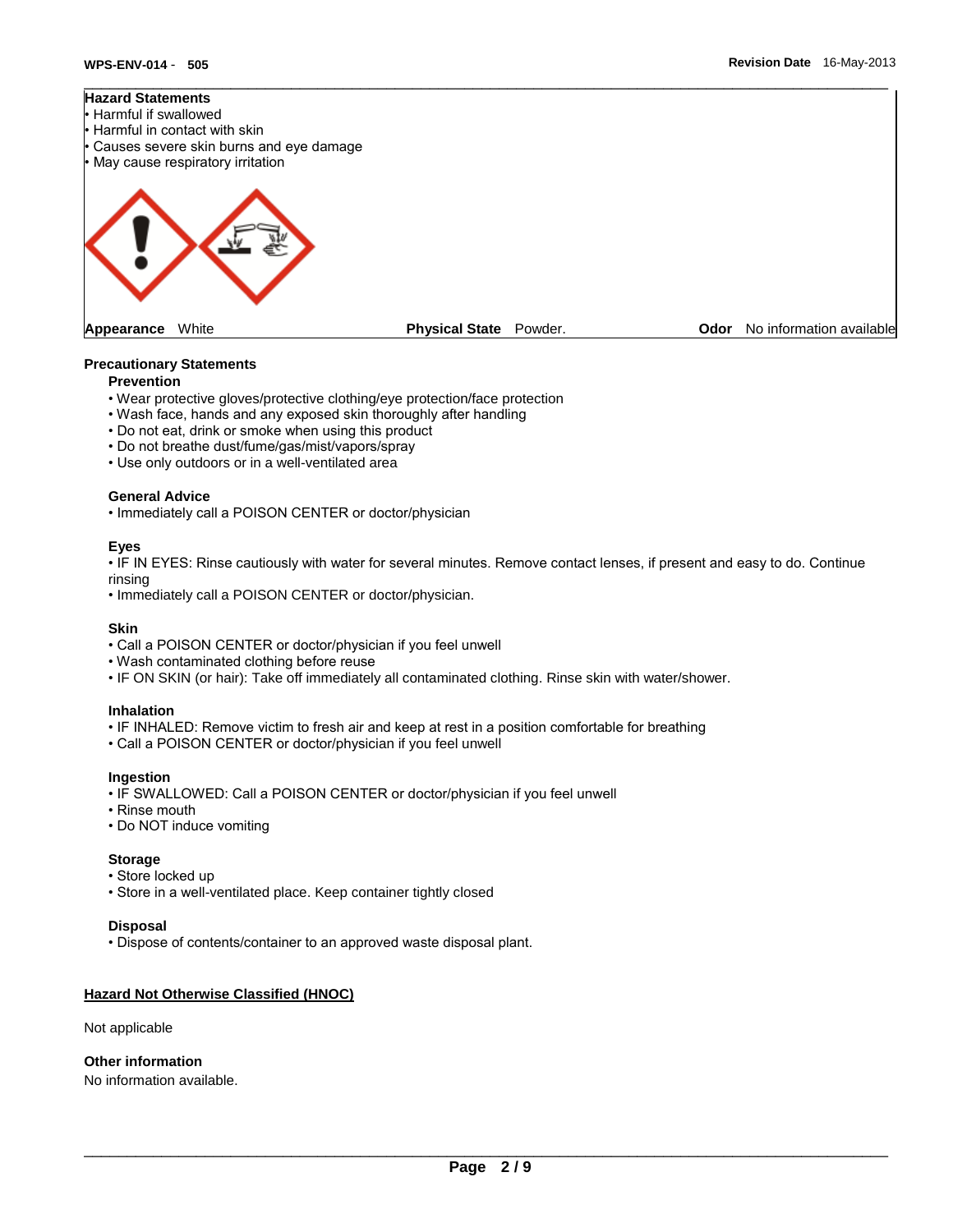# \_\_\_\_\_\_\_\_\_\_\_\_\_\_\_\_\_\_\_\_\_\_\_\_\_\_\_\_\_\_\_\_\_\_\_\_\_\_\_\_\_\_\_\_\_\_\_\_\_\_\_\_\_\_\_\_\_\_\_\_\_\_\_\_\_\_\_\_\_\_\_\_\_\_\_\_\_\_\_\_\_\_\_\_\_\_\_\_\_\_\_\_\_ **3. COMPOSITION/INFORMATION ON INGREDIENTS**

#### **Synonyms** 505

| <b>CAS-No</b> | <b>Weight</b> % | <b>Trade secret</b> |
|---------------|-----------------|---------------------|
| 7758-29-4     | $<$ 30          |                     |
| 497-19-8      | < 25            |                     |
| 6834-92-0     | < 25            |                     |
| 1310-73-2     | < 25            |                     |
|               |                 |                     |

*\*The exact percentage (concentration) of composition has been withheld as a trade secret.* 

# **4. FIRST AID MEASURES**

#### **Description of necessary first-aid measures**

| <b>Eve Contact</b>  | Rinse immediately with plenty of water, also under the eyelids, for at least 15 minutes.<br>Immediate medical attention is required.                 |
|---------------------|------------------------------------------------------------------------------------------------------------------------------------------------------|
| <b>Skin Contact</b> | Wash off immediately with soap and plenty of water. Remove and wash contaminated<br>clothing before re-use. Immediate medical attention is required. |
| <b>Inhalation</b>   | Move to fresh air. If breathing is difficult, give oxygen. If symptoms persist, call a physician.                                                    |
| <b>Ingestion</b>    | Drink plenty of water. Do NOT induce vomiting. Never give anything by mouth to an<br>unconscious person. Immediate medical attention is required.    |

#### **Most important symptoms/effects, acute and delayed**

**Most Important Symptoms/Effects** No information available.

**Indication of immediate medical attention and special treatment needed, if necessary**

**Notes to Physician**  Treat symptomatically.

# **5. FIRE-FIGHTING MEASURES**

#### **Suitable Extinguishing Media**

Use extinguishing measures that are appropriate to local circumstances and the surrounding environment.

# **Unsuitable Extinguishing Media** None

#### **Specific Hazards Arising from the Chemical**

No information available

#### **Explosion Data Sensitivity to Mechanical Impact Mone.** None. **Sensitivity to Static Discharge** None

#### **Protective Equipment and Precautions for Firefighters**

Protect from irritating mists and corrosive solutiions with pressure demand, self-contained respirator and protective clothing.

# **6. ACCIDENTAL RELEASE MEASURES**

#### **Personal precautions, protective equipment and emergency procedures**

Personal Precautions **Ensure adequate ventilation.** Use personal protective equipment. Avoid contact with skin, eyes and clothing. Stop leak if you can do it without risk. If spilled, take caution, as material can cause surfaces to become very slippery.

# **Environmental Precautions**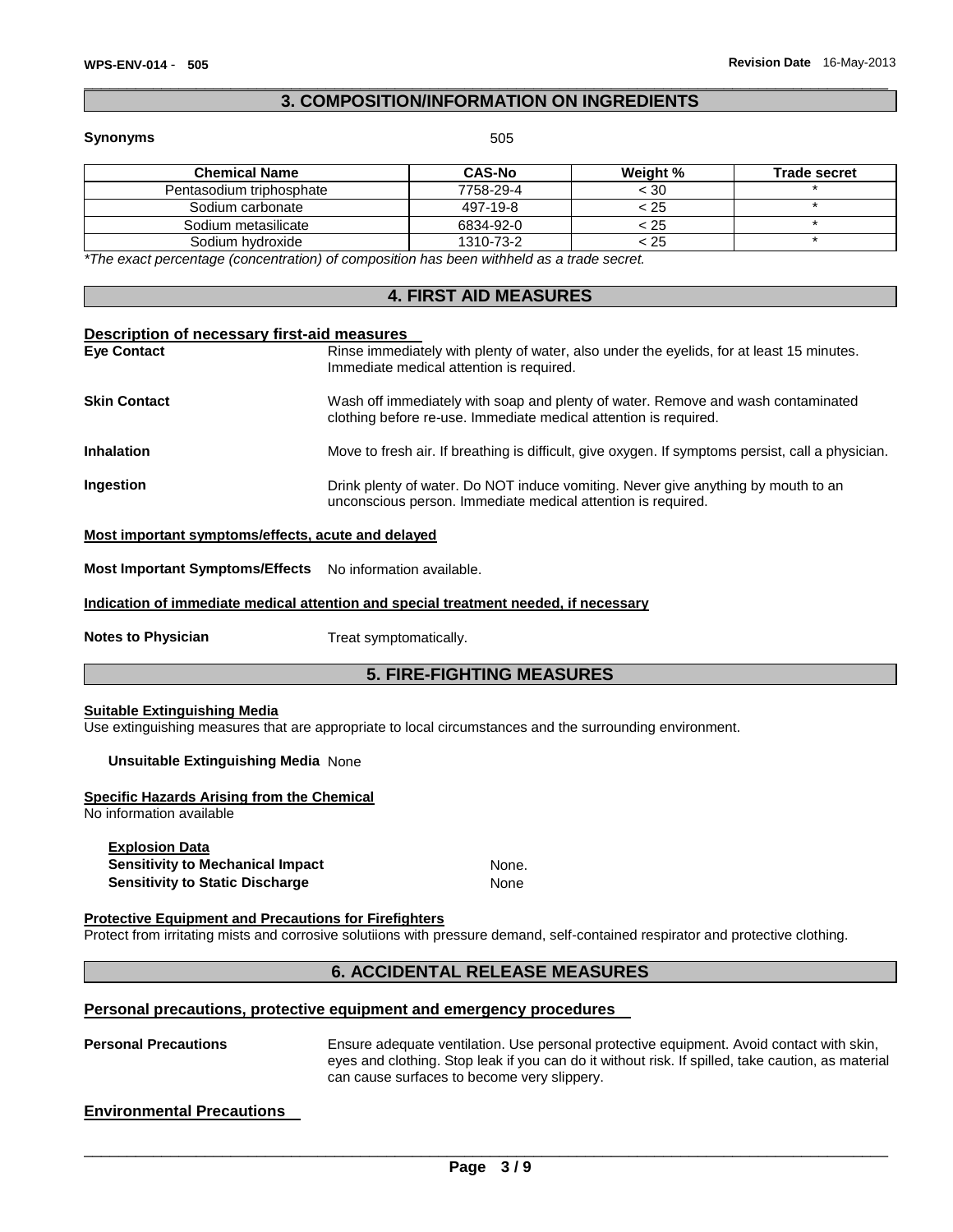#### \_\_\_\_\_\_\_\_\_\_\_\_\_\_\_\_\_\_\_\_\_\_\_\_\_\_\_\_\_\_\_\_\_\_\_\_\_\_\_\_\_\_\_\_\_\_\_\_\_\_\_\_\_\_\_\_\_\_\_\_\_\_\_\_\_\_\_\_\_\_\_\_\_\_\_\_\_\_\_\_\_\_\_\_\_\_\_\_\_\_\_\_\_ **Environmental Precautions** Dispose of contents/container to an approved waste disposal plant.

#### **Methods and materials for containment and cleaning up**

| <b>Methods for Containment</b> | Stop leak if you can do it without risk                                                                                                                                                                                                 |
|--------------------------------|-----------------------------------------------------------------------------------------------------------------------------------------------------------------------------------------------------------------------------------------|
| <b>Methods for Cleaning Up</b> | Use NIOSH certified gas mask with canister for Chlorine. If possible, remove material to<br>open air and flood with water. Contain spill, dilute with water and neutralize as required.<br>Wash away small spills with plenty of water. |

# **7. HANDLING AND STORAGE**

#### **Precautions for safe handling**

Handling **Handling Handle in accordance with good industrial hygiene and safety practice. Avoid breathing** vapors or mists. Use only in area provided with appropriate exhaust ventilation. In case of insufficient ventilation, wear suitable respiratory equipment. Avoid contact with skin, eyes and clothing. Wear personal protective equipment. Do not eat, drink or smoke when using this product. Do not take internally. Wash thoroughly after handling.

#### **Conditions for safe storage, including any incompatibilities**

| <b>Storage</b>        | Keep containers tightly closed in a dry, cool and well-ventilated place. Store at room<br>temperature. Keep from freezing. Keep container closed when not in use. |
|-----------------------|-------------------------------------------------------------------------------------------------------------------------------------------------------------------|
| Incompatible Products | Strong oxidizing agents. Acids. Aluminium. Soft metals.                                                                                                           |

# **8. EXPOSURE CONTROLS / PERSONAL PROTECTION**

#### **Control parameters**

#### **Exposure Guidelines**

| <b>Chemical Name</b> | ACGIH TLV                    | <b>OSHA PEL</b>                        | <b>NIOSH IDLH</b>            |
|----------------------|------------------------------|----------------------------------------|------------------------------|
| Sodium hydroxide     | Ceiling: 2 mg/m <sup>3</sup> | TWA: $2 \text{ mg/m}^3$                | IDLH: $10 \text{ mg/m}^3$    |
| 1310-73-2            |                              | (vacated) Ceiling: 2 mg/m <sup>3</sup> | Ceiling: 2 mg/m <sup>3</sup> |

**Appropriate engineering controls**

#### **Engineering Measures Showers** Eyewash stations

Ventilation systems

#### **Individual protection measures, such as personal protective equipment**

| <b>Eye/Face Protection</b>      | Chemical resistant goggles must be worn. Face-shield. |
|---------------------------------|-------------------------------------------------------|
| <b>Skin and Body Protection</b> | Rubber boots. Apron. Rubber gloves. Latex gloves      |
| <b>Respiratory Protection</b>   | Particle filtering face piece                         |

**Hygiene Measures** Handle in accordance with good industrial hygiene and safety practice.

#### **9. PHYSICAL AND CHEMICAL PROPERTIES**

#### **Information on basic physical and chemical properties**

**Physical State** Powder **Appearance** White

**Odor No information available Odor Threshold No information available Odor Threshold No information available** 

**pH 13.0** (4 % solution) **Melting Point/Range No data available None known** 

**Property CONSISTED METHOD Values Remarks/ - Method Remarks/ - Method**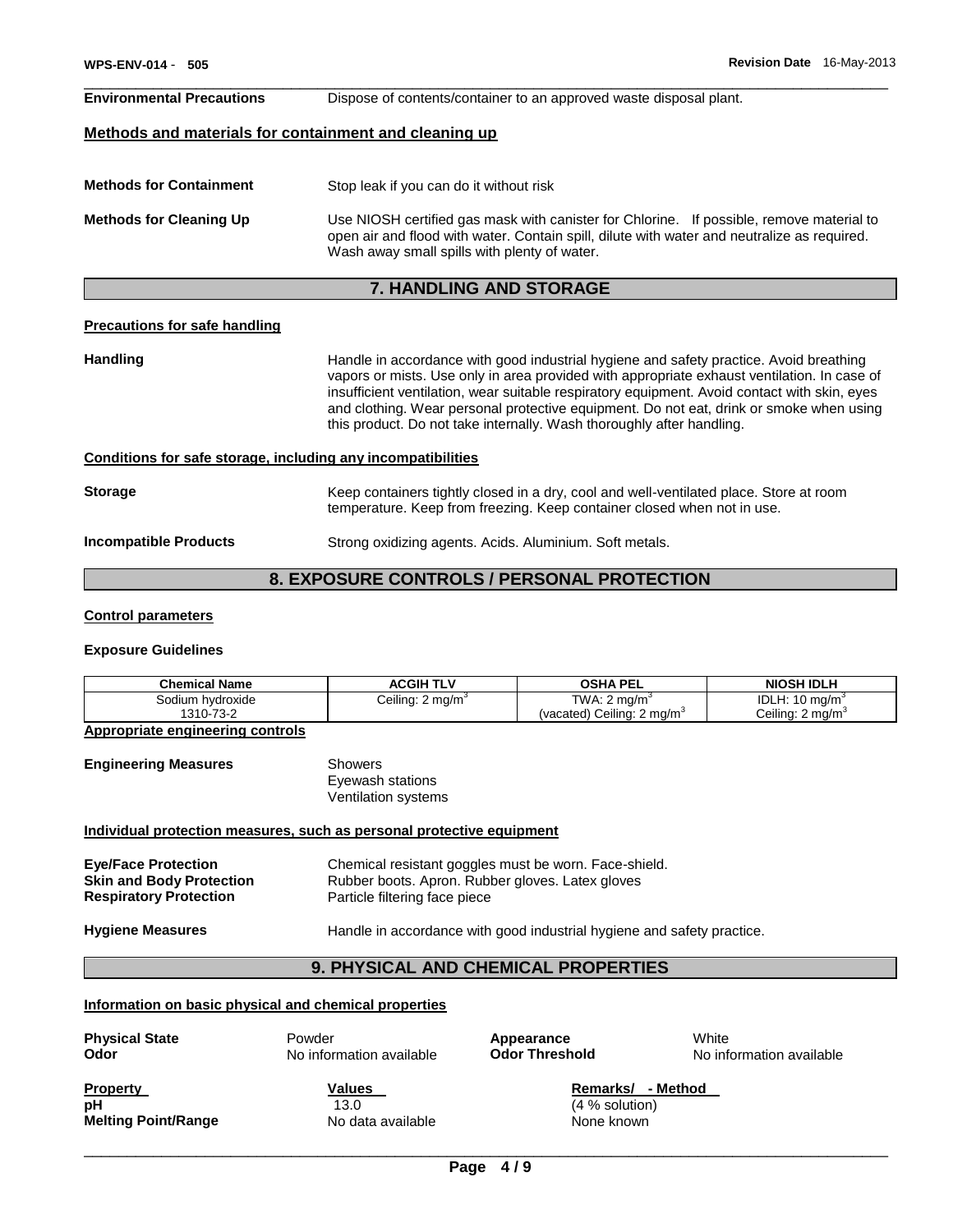| <b>Boiling Point/Boiling Range</b>                      | °C $/>$ 212<br>$\circ$ F<br>100<br>$\mathbf{r}$ | None known |
|---------------------------------------------------------|-------------------------------------------------|------------|
| <b>Flash Point</b>                                      | No data available                               | None known |
| <b>Evaporation rate</b>                                 | No data available                               | None known |
| Flammability (solid, gas)                               | No data available                               | None known |
| <b>Flammability Limits in Air</b>                       |                                                 |            |
| upper flammability limit                                | No data available                               |            |
| lower flammability limit                                | No data available                               |            |
| <b>Vapor Pressure</b>                                   | No data available                               | None known |
| <b>Vapor Density</b>                                    | No data available                               | None known |
| <b>Relative Density</b>                                 | No data available                               | None known |
| <b>Specific Gravity</b>                                 | No data available.                              | None known |
| <b>Water Solubility</b>                                 | 100%                                            | None known |
| Solubility in other solvents                            | No data available                               | None known |
| Partition coefficient: n-octanol/waterNo data available |                                                 | None known |
| <b>Autoignition Temperature</b>                         | No data available                               | None known |
| <b>Decomposition Temperature</b>                        | No data available                               | None known |
| <b>Viscosity</b>                                        | No data available                               | None known |
| <b>Flammable Properties</b>                             | Not flammable                                   |            |
| <b>Explosive Properties</b>                             | No data available                               |            |
| <b>Oxidizing Properties</b>                             | No data available                               |            |
| <b>Other information</b>                                |                                                 |            |
| <b>VOC Content (%)</b>                                  | No data available                               |            |

# **10. STABILITY AND REACTIVITY**

#### **Reactivity**

No data available. **Chemical stability**

Stable under recommended storage conditions.

# **Possibility of hazardous reactions**

None under normal processing.

### **Conditions to avoid**

Incompatible products. Extreme heat. Keep away from direct sunlight.

#### **Incompatible materials**

Strong oxidizing agents. Acids. Aluminium. Soft metals.

#### **Hazardous decomposition products**

Chlorine gas. Toxic fumes

# **11. TOXICOLOGICAL INFORMATION**

# **Information on likely routes of exposure**

| May cause irritation of respiratory tract.              |
|---------------------------------------------------------|
| Causes serious eye damage.                              |
| Harmful in contact with skin. Causes severe skin burns. |
|                                                         |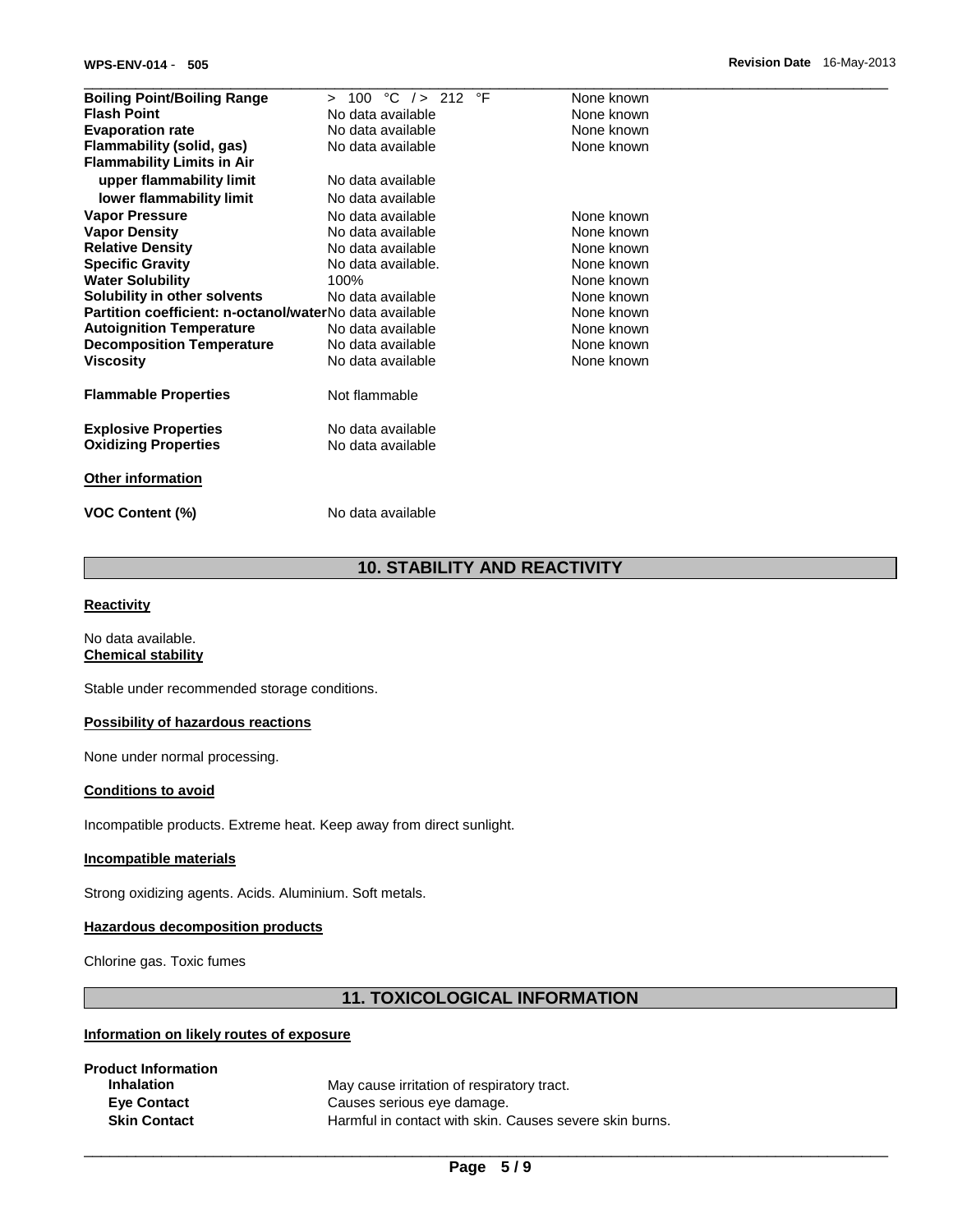#### **WPS-ENV-014** - **505 Revision Date** 16-May-2013

### **Symptoms related to the physical, chemical and toxicological characteristics**

| Symptoms                                                                                                                     | No information available.                                                                                        |  |
|------------------------------------------------------------------------------------------------------------------------------|------------------------------------------------------------------------------------------------------------------|--|
|                                                                                                                              | Delayed and immediate effects and also chronic effects from short and long term exposure                         |  |
| <b>Sensitization</b><br><b>Mutagenic Effects</b>                                                                             | No information available.<br>No information available.                                                           |  |
| Carcinogenicity                                                                                                              | Contains no ingredient listed as a carcinogen.                                                                   |  |
| <b>Reproductive Toxicity</b><br><b>STOT - single exposure</b><br><b>STOT - repeated exposure</b><br><b>Aspiration Hazard</b> | No information available.<br>No information available.<br>No information available.<br>No information available. |  |

# **Numerical measures of toxicity - Product**

|             | The following values are calculated based on chapter 3.1 of the GHS document: |
|-------------|-------------------------------------------------------------------------------|
| LD50 Oral   | 1423 mg/kg; Acute toxicity estimate                                           |
| LD50 Dermal | 1350 mg/kg; Acute toxicity estimate                                           |

# **12. ECOLOGICAL INFORMATION**

### **Ecotoxicity**

The environmental impact of this product has not been fully investigated.

| <b>Chemical Name</b>     | <b>Toxicity to Algae</b> | <b>Toxicity to Fish</b>      | <b>Toxicity to</b><br><b>Microorganisms</b> | Daphnia Magna (Water<br>Flea) |
|--------------------------|--------------------------|------------------------------|---------------------------------------------|-------------------------------|
| Pentasodium triphosphate |                          | LC50 48 h: = $1650$ mg/L     |                                             |                               |
|                          |                          | (Leuciscus idus)             |                                             |                               |
| Sodium carbonate         | EC50 120 h: = 242 mg/L   | LC50 96 h: 310 - 1220        |                                             | EC50 48 h: = 265 mg/L         |
|                          | (Nitzschia)              | mg/L static (Pimephales      |                                             | (Daphnia magna)               |
|                          |                          | promelas)                    |                                             |                               |
|                          |                          | LC50 96 h: = 300 mg/L static |                                             |                               |
|                          |                          | (Lepomis macrochirus)        |                                             |                               |
| Sodium metasilicate      |                          | LC50 96 h: $= 210$ mg/L      |                                             | EC50 96 h: = 216 mg/L         |
|                          |                          | (Brachydanio rerio)          |                                             | (Daphnia magna)               |
|                          |                          | LC50 96 h: = $210$ mg/L      |                                             |                               |
|                          |                          | semi-static (Brachydanio     |                                             |                               |
|                          |                          | rerio)                       |                                             |                               |
| Sodium hydroxide         |                          | LC50 96 h: = $45.4$ mg/L     |                                             |                               |
|                          |                          | static (Oncorhynchus         |                                             |                               |
|                          |                          | mykiss)                      |                                             |                               |

**Persistence and Degradability** No information available.

**Bioaccumulation** No information available.

# **Other Adverse Effects**

No information available.

# **13. DISPOSAL CONSIDERATIONS**

**Waste Disposal Methods** Dispose of in accordance with federal, state, and local regulations

**Contaminated Packaging <b>Do not re-use empty containers.** 

| <b>Chemical Name</b> | California Hazardous Waste |  |
|----------------------|----------------------------|--|
| Sodium carbonate     | Corrosive                  |  |
| Sodium hydroxide     | Toxic<br>Corrosive         |  |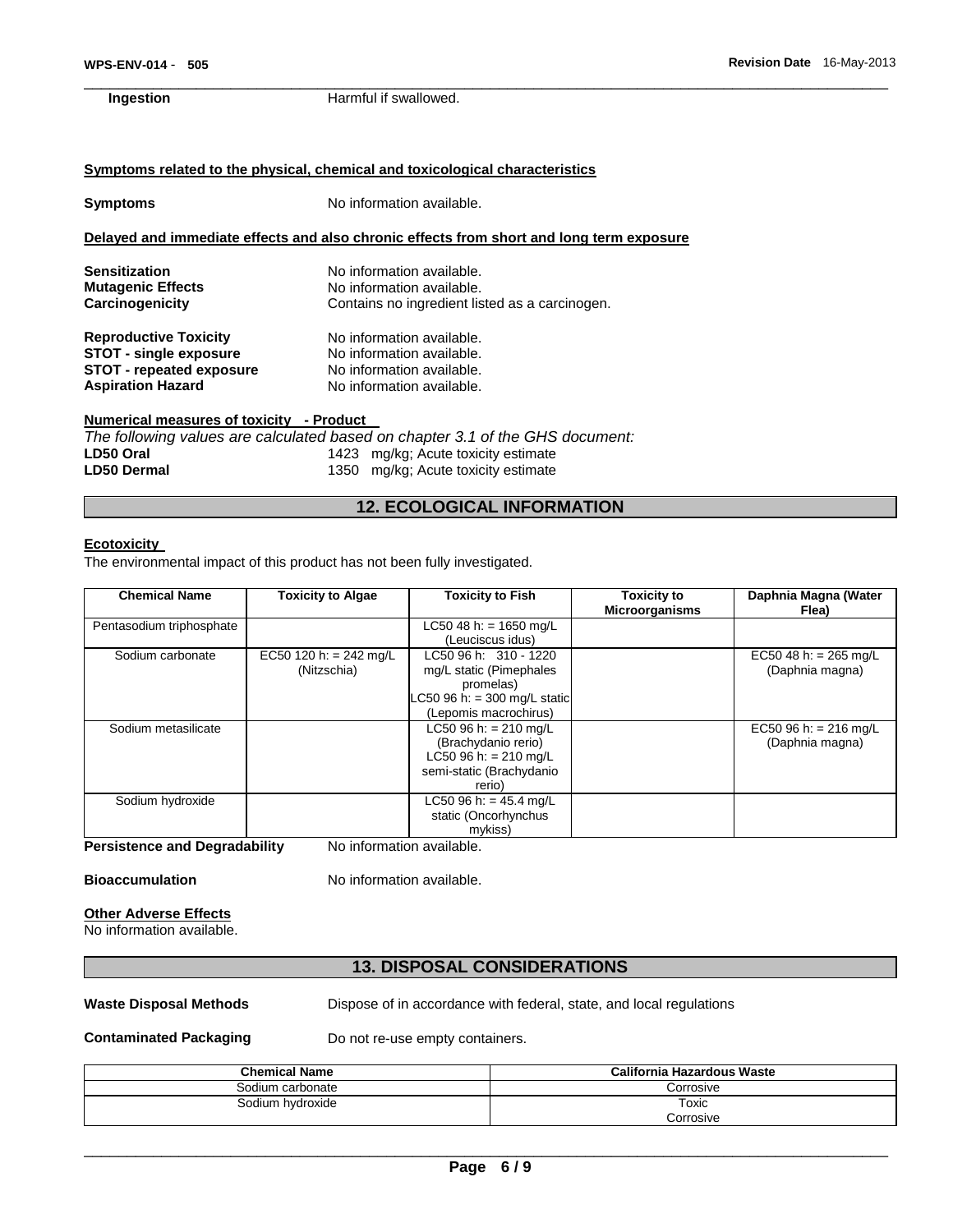# **14. TRANSPORT INFORMATION**

\_\_\_\_\_\_\_\_\_\_\_\_\_\_\_\_\_\_\_\_\_\_\_\_\_\_\_\_\_\_\_\_\_\_\_\_\_\_\_\_\_\_\_\_\_\_\_\_\_\_\_\_\_\_\_\_\_\_\_\_\_\_\_\_\_\_\_\_\_\_\_\_\_\_\_\_\_\_\_\_\_\_\_\_\_\_\_\_\_\_\_\_\_

# **DOT**

| <b>UN-Number</b>                                   | <b>UN1759</b>                                                  |
|----------------------------------------------------|----------------------------------------------------------------|
| Proper shipping name<br><b>Hazard Class</b>        | Corrosive solids, n.o.s.                                       |
| <b>Packing Group</b>                               | 8<br>Ш                                                         |
| <b>Reportable Quantity (RQ)</b>                    | Sodium hydroxide: RQ kg= 2063.64                               |
| <b>Description</b>                                 | UN1759, Corrosive solids, n.o.s. (Sodium hydroxide), 8, II, RQ |
| <b>Emergency Response Guide</b>                    | 154                                                            |
| <b>Number</b>                                      |                                                                |
| <b>TDG</b>                                         |                                                                |
| <b>UN-Number</b>                                   | UN1759                                                         |
| <b>Proper Shipping Name</b>                        | Corrosive solid, n.o.s.                                        |
| <b>Hazard Class</b>                                | 8                                                              |
| <b>Packing Group</b>                               | Ш                                                              |
| <b>Description</b>                                 | UN1759, Corrosive solid, n.o.s. (Sodium hydroxide), 8, II      |
| <b>MEX</b>                                         |                                                                |
| <b>UN-Number</b>                                   | UN1759                                                         |
| <b>Proper Shipping Name</b>                        | Corrosive solid, n.o.s.                                        |
| <b>Hazard Class</b><br><b>Packing Group</b>        | 8<br>Ш                                                         |
| <b>Description</b>                                 | UN1759, Corrosive solid, n.o.s. (Sodium hydroxide), 8, II      |
|                                                    |                                                                |
| <b>ICAO</b><br><b>UN-Number</b>                    | UN1759                                                         |
| Proper shipping name                               | Corrosive solid, n.o.s.                                        |
| <b>Hazard Class</b>                                | 8                                                              |
| <b>Packing Group</b>                               | Ш                                                              |
| <b>Description</b>                                 | UN1759, Corrosive solid, n.o.s., 8, II                         |
| IATA                                               |                                                                |
| <b>UN-Number</b>                                   | UN1759                                                         |
| <b>Proper Shipping Name</b>                        | Corrosive solid, n.o.s.                                        |
| <b>Hazard Class</b>                                | 8                                                              |
| <b>Packing Group</b>                               | $\mathbf{II}$                                                  |
| <b>ERG Code</b>                                    | 8L                                                             |
| <b>Description</b>                                 | UN1759, Corrosive solid, n.o.s. (Sodium hydroxide), 8, II      |
| <b>IMDG/IMO</b>                                    |                                                                |
| UN-Number                                          | <b>UN1759</b>                                                  |
| <b>Proper Shipping Name</b><br><b>Hazard Class</b> | Corrosive solid, n.o.s.                                        |
| <b>Packing Group</b>                               | 8<br>Ш                                                         |
| EmS No.                                            | F-A, S-B                                                       |
| <b>Description</b>                                 | UN1759, Corrosive solid, n.o.s. (Sodium hydroxide), 8, II      |
|                                                    |                                                                |
| <b>RID</b><br><b>UN-Number</b>                     | <b>UN1759</b>                                                  |
| <b>Proper Shipping Name</b>                        | Corrosive solid, n.o.s.                                        |
| <b>Hazard Class</b>                                | 8                                                              |
| <b>Packing Group</b>                               | $\mathsf{II}$                                                  |
| <b>Classification Code</b>                         | C10                                                            |
| <b>Description</b>                                 | UN1759, Corrosive solid, n.o.s. (Sodium hydroxide), 8, II      |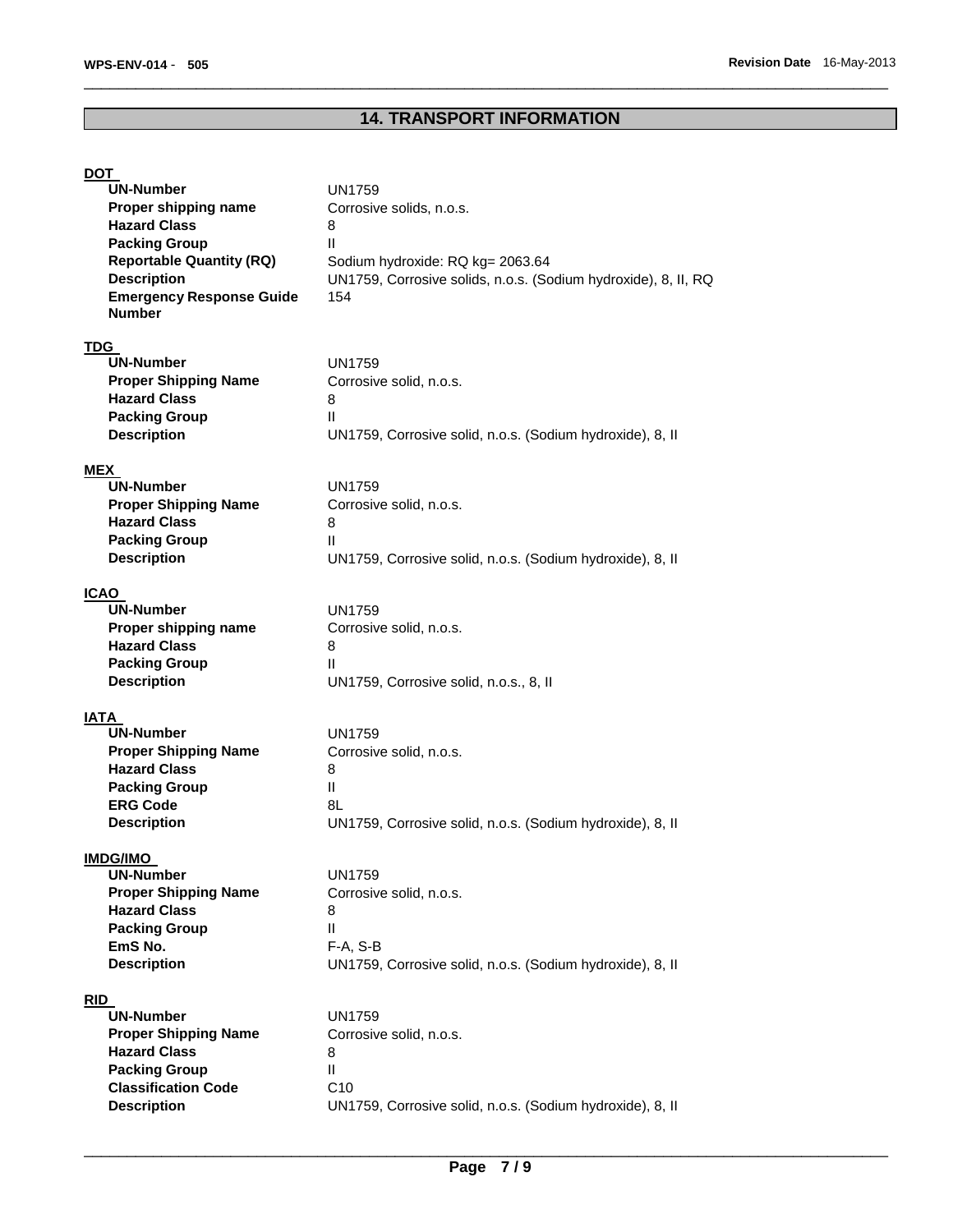| <b>ADR</b>                     |                                                                |
|--------------------------------|----------------------------------------------------------------|
| <b>UN-Number</b>               | <b>UN1759</b>                                                  |
| <b>Proper Shipping Name</b>    | Corrosive solid, n.o.s.                                        |
| <b>Hazard Class</b>            | 8                                                              |
| <b>Packing Group</b>           | Ш                                                              |
| <b>Classification Code</b>     | C <sub>10</sub>                                                |
| <b>Tunnel Restriction Code</b> | (E)                                                            |
| <b>Description</b>             | UN1759, Corrosive solid, n.o.s. (Sodium hydroxide), 8, II, (E) |
| <b>ADR/RID-Labels</b>          | 8                                                              |
| <b>ADN</b>                     |                                                                |
| <b>Proper Shipping Name</b>    | Corrosive solid, n.o.s.                                        |
| <b>Hazard Class</b>            | 8                                                              |
| <b>Packing Group</b>           | Ш                                                              |
| <b>Classification Code</b>     | C <sub>10</sub>                                                |
| <b>Special Provisions</b>      | 274                                                            |
| <b>Description</b>             | UN1759, Corrosive solid, n.o.s. (Sodium hydroxide), 8, II      |
| <b>Limited Quantity</b>        | $1$ kg                                                         |

# **15. REGULATORY INFORMATION**

# **International Inventories**

# **IECSC** -

#### **Legend**

**TSCA** - United States Toxic Substances Control Act Section 8(b) Inventory **DSL/NDSL** - Canadian Domestic Substances List/Non-Domestic Substances List

# **U.S. Federal Regulations**

Section 313 of Title III of the Superfund Amendments and Reauthorization Act of 1986 (SARA). This product does not contain any chemicals which are subject to the reporting requirements of the Act and Title 40 of the Code of Federal Regulations, Part 372.

#### **SARA 311/312 Hazard Categories**

| <b>Acute Health Hazard</b>        | Yes |
|-----------------------------------|-----|
| <b>Chronic Health Hazard</b>      | No. |
| <b>Fire Hazard</b>                | No. |
| Sudden Release of Pressure Hazard | No. |
| <b>Reactive Hazard</b>            | N٥  |

# **Clean Water Act**

This product contains the following substances which are regulated pollutants pursuant to the Clean Water Act (40 CFR 122.21 and 40 CFR 122.42):

| <b>Chemical Name</b>     | <b>CWA - Reportable</b><br>Quantities | <b>CWA - Toxic Pollutants</b> | <b>CWA - Priority Pollutants</b> | CWA - Hazardous<br><b>Substances</b> |
|--------------------------|---------------------------------------|-------------------------------|----------------------------------|--------------------------------------|
| Pentasodium triphosphate |                                       |                               |                                  |                                      |
| Sodium hydroxide         | 1000 lb                               |                               |                                  |                                      |

#### **CERCLA**

This material, as supplied, contains one or more substances regulated as a hazardous substance under the Comprehensive Environmental Response Compensation and Liability Act (CERCLA) (40 CFR 302):

| <b>Chemical Name</b>          | <b>Hazardous Substances RQs</b> | <b>Extremely Hazardous Substances</b> | <b>RQ</b>           |
|-------------------------------|---------------------------------|---------------------------------------|---------------------|
|                               |                                 | <b>RQs</b>                            |                     |
| Pentasodium triphosphate      | 5000 lb                         |                                       | RQ 5000 lb final RQ |
|                               |                                 |                                       | RQ 2270 kg final RQ |
| Sodium hydroxide              | 1000 lb                         |                                       | RQ 1000 lb final RQ |
|                               |                                 |                                       | RQ 454 kg final RQ  |
| <b>U.S. State Regulations</b> |                                 |                                       |                     |

# **California Proposition 65**

This product does not contain any Proposition 65 chemicals.